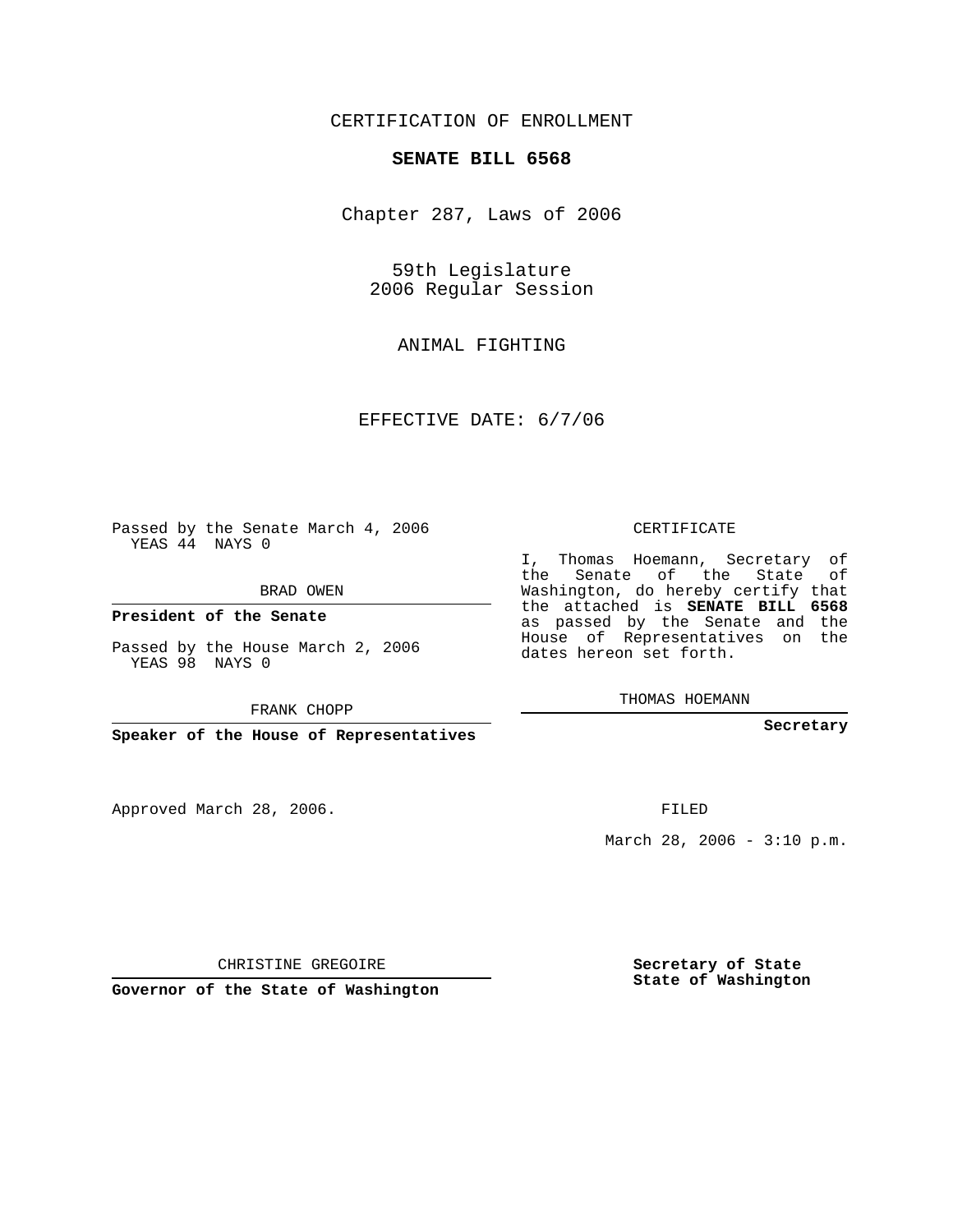## **SENATE BILL 6568** \_\_\_\_\_\_\_\_\_\_\_\_\_\_\_\_\_\_\_\_\_\_\_\_\_\_\_\_\_\_\_\_\_\_\_\_\_\_\_\_\_\_\_\_\_

\_\_\_\_\_\_\_\_\_\_\_\_\_\_\_\_\_\_\_\_\_\_\_\_\_\_\_\_\_\_\_\_\_\_\_\_\_\_\_\_\_\_\_\_\_

AS AMENDED BY THE HOUSE

Passed Legislature - 2006 Regular Session

**State of Washington 59th Legislature 2006 Regular Session By** Senators Regala, Carrell and Oke Read first time 01/16/2006. Referred to Committee on Judiciary.

 1 AN ACT Relating to animal fighting; amending RCW 16.52.117; and 2 prescribing penalties.

3 BE IT ENACTED BY THE LEGISLATURE OF THE STATE OF WASHINGTON:

 4 **Sec. 1.** RCW 16.52.117 and 2005 c 481 s 3 are each amended to read 5 as follows:

 6 (1) A person commits the crime of animal fighting if the person 7 knowingly does any of the following:

 (a) Owns, possesses, keeps, breeds, trains, buys, sells, or advertises or offers for sale any animal with the intent that the animal shall be engaged in an exhibition of fighting with another 11 animal;

12 (b) Knowingly promotes, organizes, conducts, participates in, is a 13 spectator of, advertises, prepares, or performs any service in the 14 furtherance of an exhibition of animal fighting, transports spectators 15 to an animal fight, or provides or serves as a stakeholder for any 16 money wagered on an animal fight at any place or building;

17 (c) Keeps or uses any place for the purpose of animal fighting, or 18 manages or accepts payment of admission to any place kept or used for 19 the purpose of animal fighting;